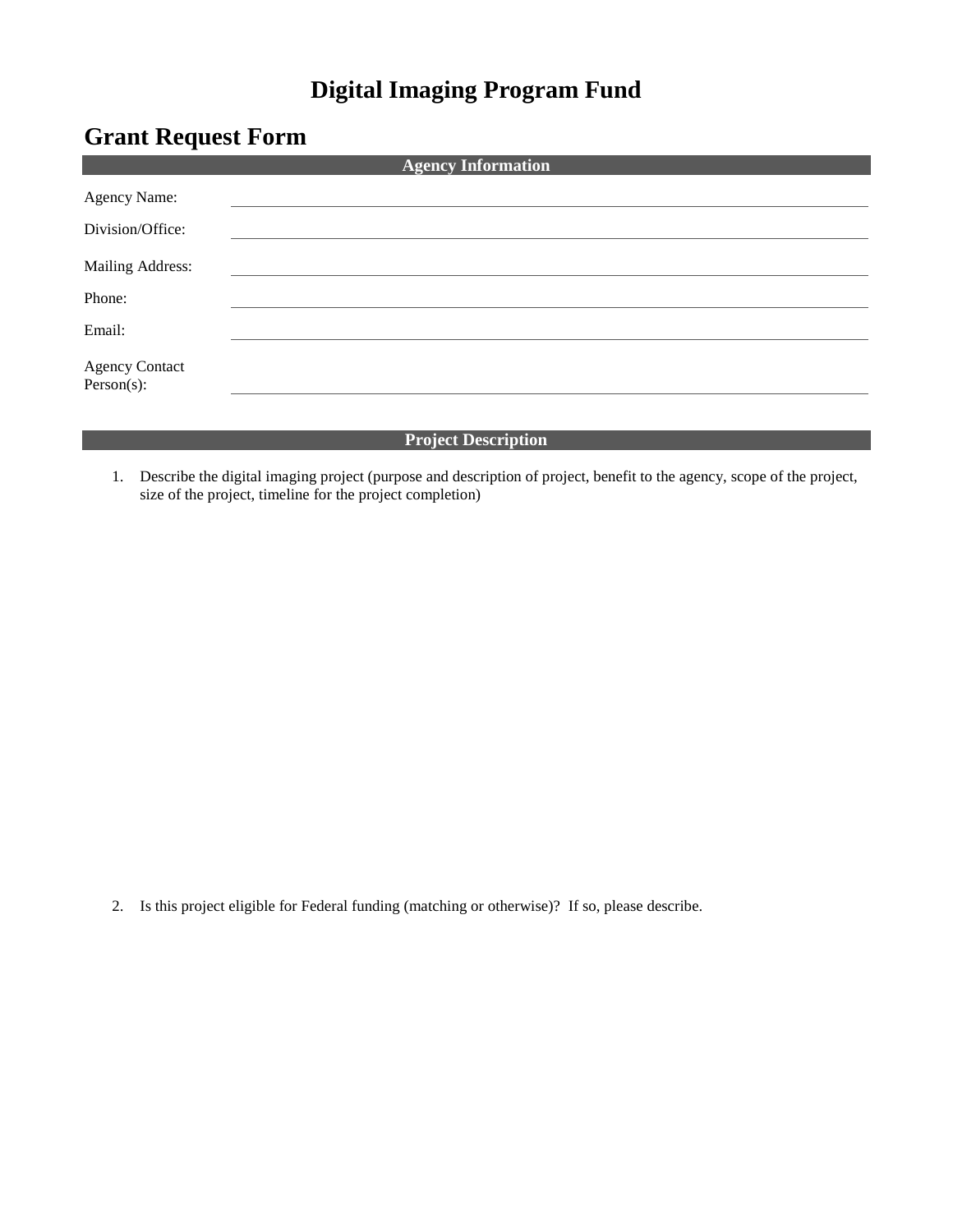3. Cost estimate of the project. Please include a detailed cost breakdown of the vendor's service costs. Also, provide information identifying when fund disbursements are required to meet vendor payment obligations. A written estimate from the State Use Vendor is required. Applications will not be accepted without a written estimate from the State Use Vendor. The following link provides contact information for the State Use Vendor. <http://www.ksstateuse.org/content.asp?MerchantID=KSSTATE1&ContentID=AgencyBTCO>

State Use Vendor Contact Information: Richard E. Stinnett, President - BTCO Business Technology Career Opportunities, Inc. 5111 East 21st Street North, Wichita, Kansas 67208 Ph: 316-652-1561 Email: RichS@BTCOinc.com Website: www.BTCOinc.com

4. Will the agency contract with the vendor to ensure the information will be delivered and handled in a secure manner in accordance with applicable Federal and State of Kansas requirements?

| Y ACI | or | No |  |
|-------|----|----|--|
|-------|----|----|--|

If yes, please describe the security measures used by the vendor to ensure information security.

If no, please describe the security measures the agency will utilize to ensure information security.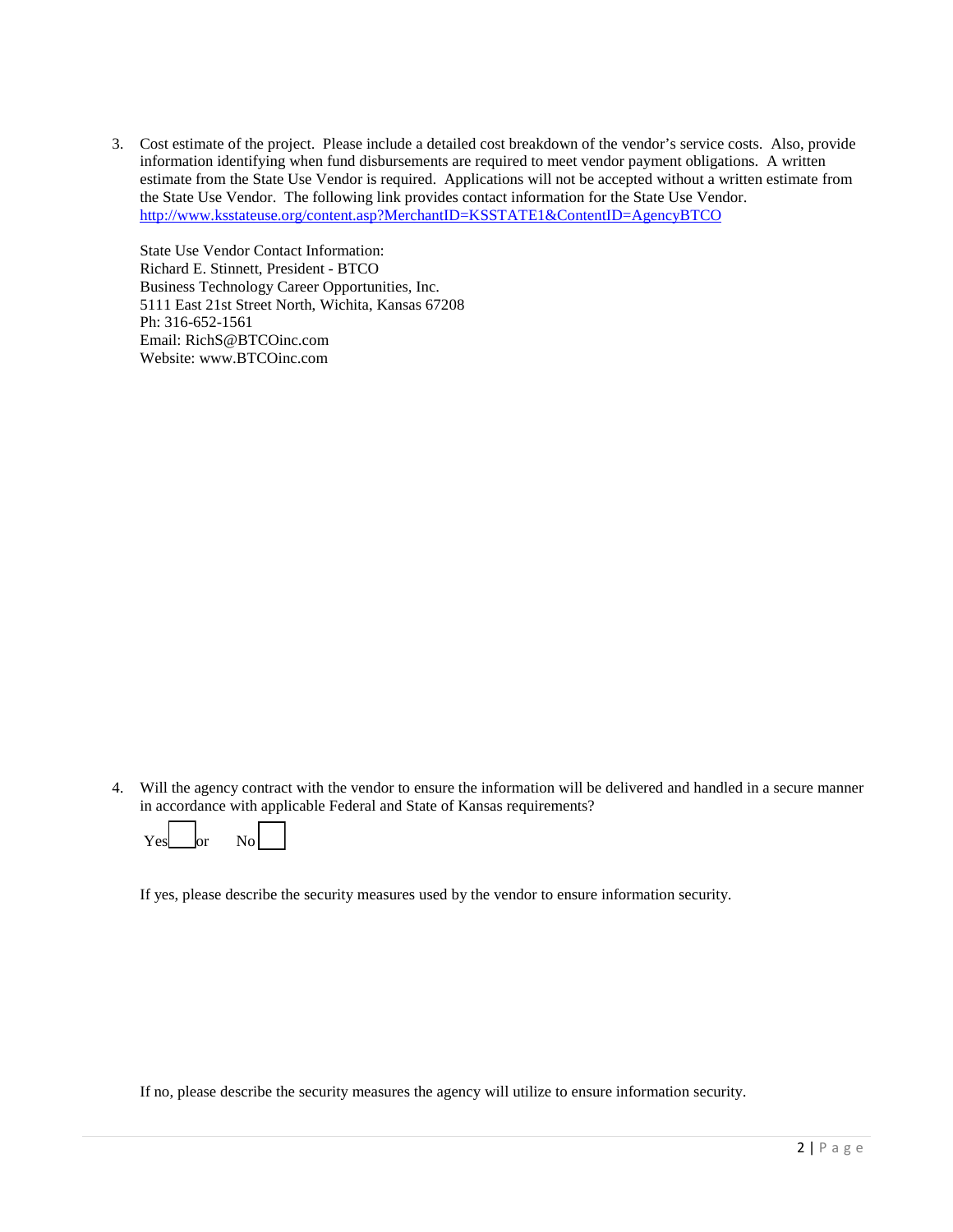5. Does the agency have alternative means of funding for digital imaging projects? If so, please describe.

6. Please include any other information the agency feels is important in the funding decision.